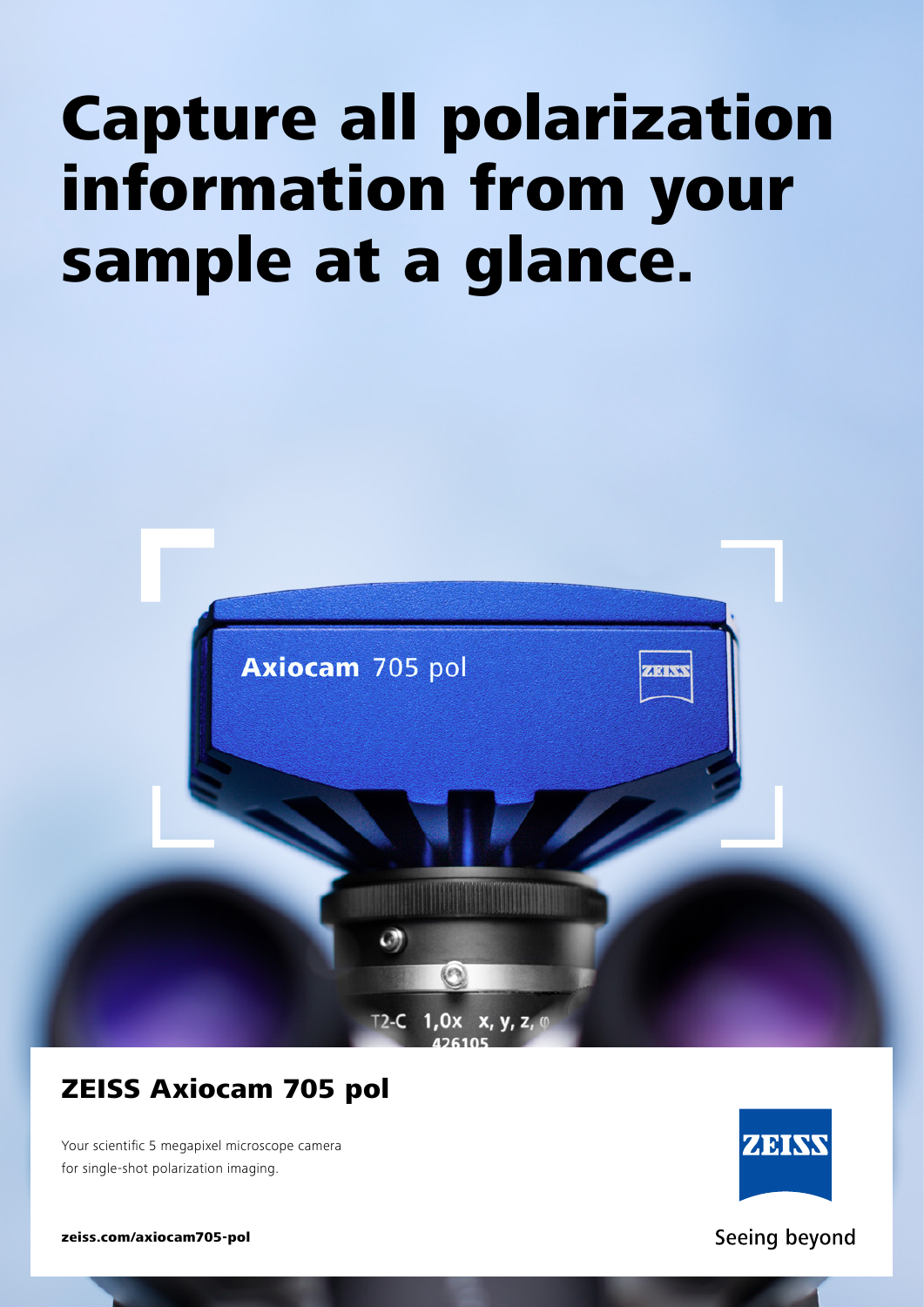### **ZEISS Axiocam 705 pol**

Your scientific 5 megapixel microscope camera for single-shot polarization imaging.



*Basalt thin section, Axiocam 705 pol, 4 channels*



Axiocam 705 pol is your scientific 5 megapixel camera with a polarization filter mask enhanced sensor. A single image is sufficient to capture different polarization parameters such as angle of polarization, degree of polarization together with the image content. No special accessories such as an analyzer in your microscope are required. You simultaneously acquire polarization effects with one single exposure over the field of view which speeds up your imaging as no analyzer needs to be adjusted.

The "four-directional polarizer" located between photodiodes and micro lenses generates a sensor raw image with four polarization directions (0°, 45°, 90° or 135°) in one image by the principle of linear polarization filters. A different intensity is measured for each angle of the polarizing filters. Four adjacent pixels in a 2 *×* 2 cluster with their four different polarization filters form a "observation unit". The real 5 megapixels of the sensor are thus divided into 4 smaller images for one polarization angle each, but their image content reflects the same moment. This means that the camera has the optimum output data for calculating the full polarization information at every spot in the image – and that with every shot.

Based on the Stokes parameter theory polarization information with the three values Angle of Polarization (AoP), Degree of Polarization (DoP) and Intensity can be derived from the measured intensities of the four polarization channels.

Optionally, these three values can be visualized in an understandable way by color encoding. In this color image, the angle of polarization is encoded by the color hue, the degree of polarization is encoded by the color saturation and the intensity is added from the monochrome intensity derived form the polarized image.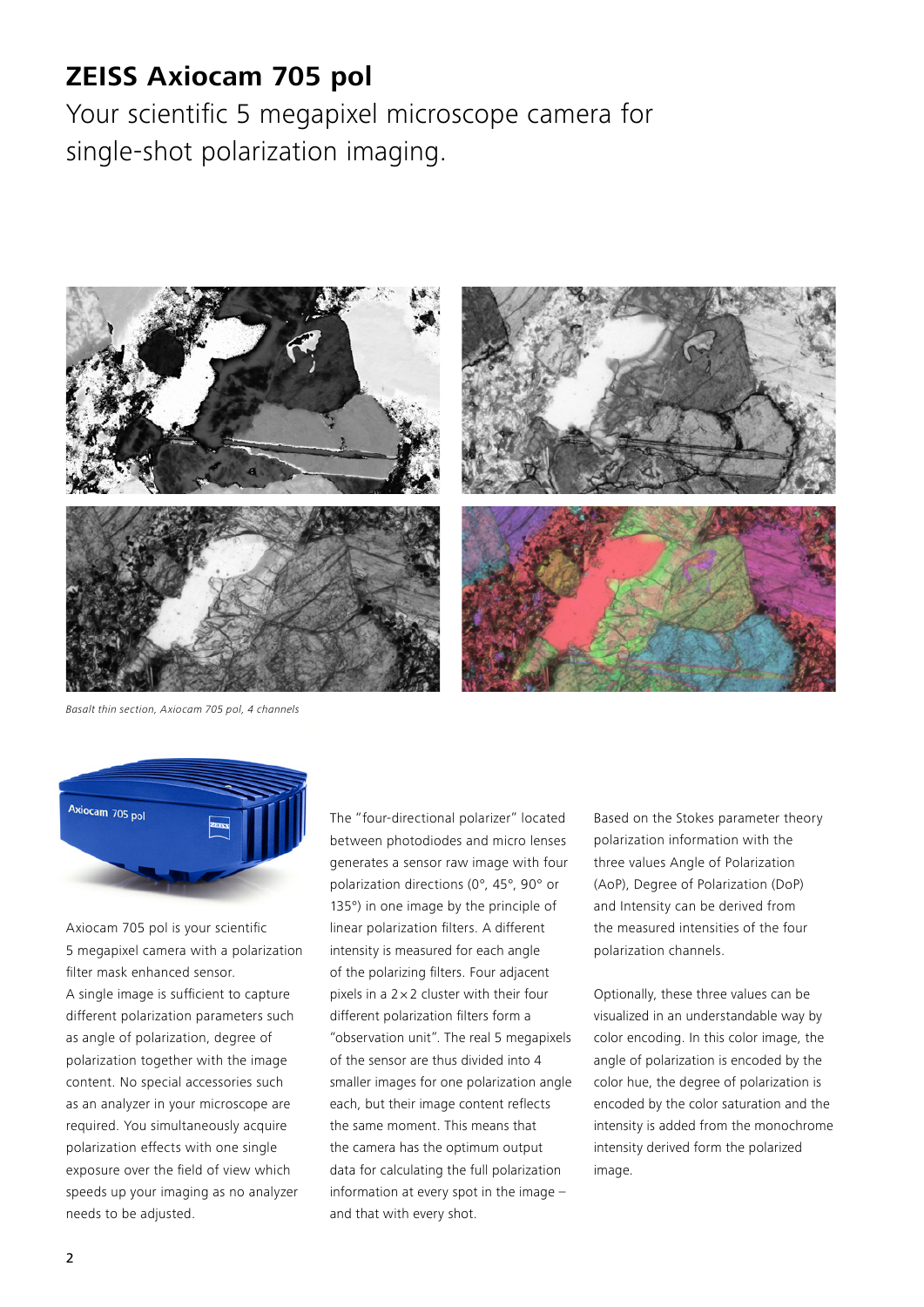

#### **Highlights**

- 5-megapixel cooled polarization sensitive CMOS sensor
- Meaningful methods for visualization of multiple polarization parameters
- **Low readout noise and analogue** signal amplification
- Dynamic range of 1:25,000 in highdynamic range (HDR) mode
- $\blacksquare$  Small 6.9 μm per polarization pixel unit for high-resolution imaging
- Hardware triggering

*Sensor pixel layout for polarization detection*

#### **Recommended for:**

- Material discrimination
- **E** Kerr microscopy
- **•** Mineralogy
- Glass and transparent materials
- Materials research
- **•** Live cell imaging

#### **Representation of the acquired image information with Axiocam 705 pol**

- Encoded Pseudo Color 4 Channel Image
- $\blacksquare$  Channel 1 = Angle of Polarization
- $\blacksquare$  Channel 2 = Degree of linear Polarization
- $\blacksquare$  Channel 3 = Intensity
- $\blacksquare$  Channel 4 = Color encoded information derived from above channels
- Method of color encoding in HSV color space
	- $\blacksquare$  Hue = Angle of polarization
	- Saturation = Degree of linear Polarization
	- $\blacksquare$  Value = Intensitiy

https://de.wikipedia.org/wiki/HSV-Farbraum